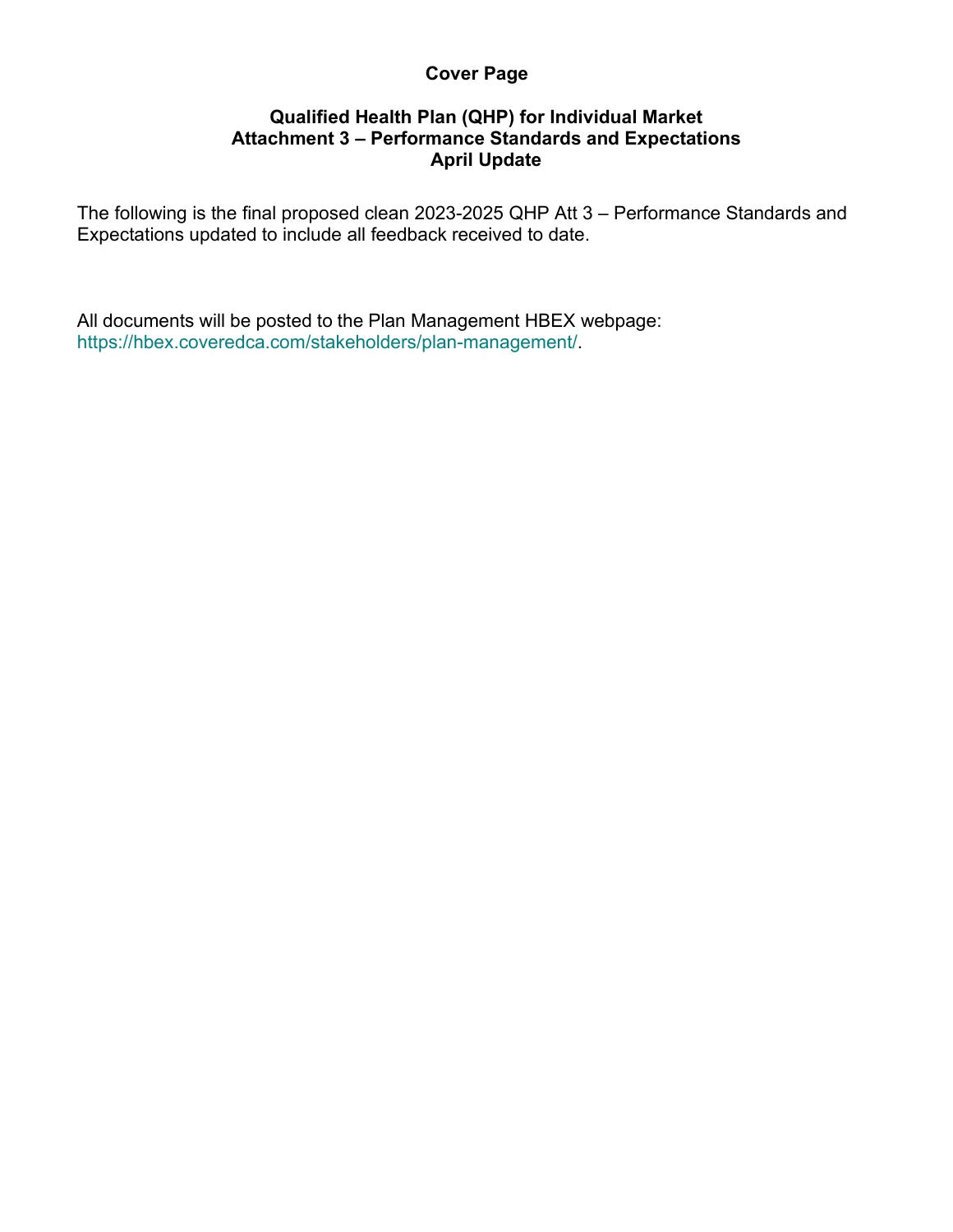## **Attachment 3 – Performance Standards and Expectations**

During the term of this Agreement, Contractor shall meet or exceed the Performance Standards identified in this Attachment. Contractor shall submit the data required by the Performance Standards by the date specified by Covered California. Some of the data required applies to a window of time. Some of the data represents a point in time. This measurement timing is described in more detail in the sections within this Attachment.

Contractor shall monitor and track its performance each month against the Performance Standards and provide Covered California with a detailed Monthly Performance Report in a mutually-agreeable format. Contractor must report on Covered California business only and report Contractor's Enrollees in Covered California for the Individual Exchange separate from Contractor's Enrollees in Covered California for Small Business. Except as otherwise specified below in the Performance Standards Table, the reporting period for each Performance Standard shall be one calendar month. All references to Days shall be calendar days and references to time of day shall be to Pacific Standard Time.

If Contractor fails to meet any Performance Standard in any calendar month (whether or not the failure is excused), Covered California may request and Contractor shall (a) investigate and report on the root cause of the problem; (b) develop a corrective action plan (where applicable); (c) to the extent within Contractor's control, remedy the cause of the performance failure and resume meeting the affected Performance Standards; (d) implement and notify Covered California of measures taken by Contractor to prevent recurrences, if the performance failure is otherwise likely to recur; and (e) make written recommendations to Covered California for improvements in Contractor's procedures.

Performance scores will be determined on an annual basis at the end of each calendar year, based on Contractor's final year-end data for each Performance Standard. Where applicable, performance is assessed for each product (HMO, PPO, EPO) the Contractor offers. Scores are weighted by enrollment in the product for Contractor's with multiple products.

Covered California will provide the Contractor an Initial Contractor Performance Standard Evaluation Report, covering preliminary year end data available, which Covered California will send to Contractor for review no later than February 28th of the following calendar year.

When the results of the Performance Standards are calculated, Covered California will provide Contractor with a Final Contractor Performance Standard Evaluation Report.

If Contractor does not agree with either the Initial or Final Performance Standard Evaluation Report, Contractor may dispute the Report in writing within thirty (30) Days of receipt of that Report. The written notification of dispute shall provide a detailed explanation of the basis for the dispute. Covered California shall review and provide a written response to Contractor's dispute within thirty (30) Days of receipt of Contractor's notification of dispute. If the Contractor still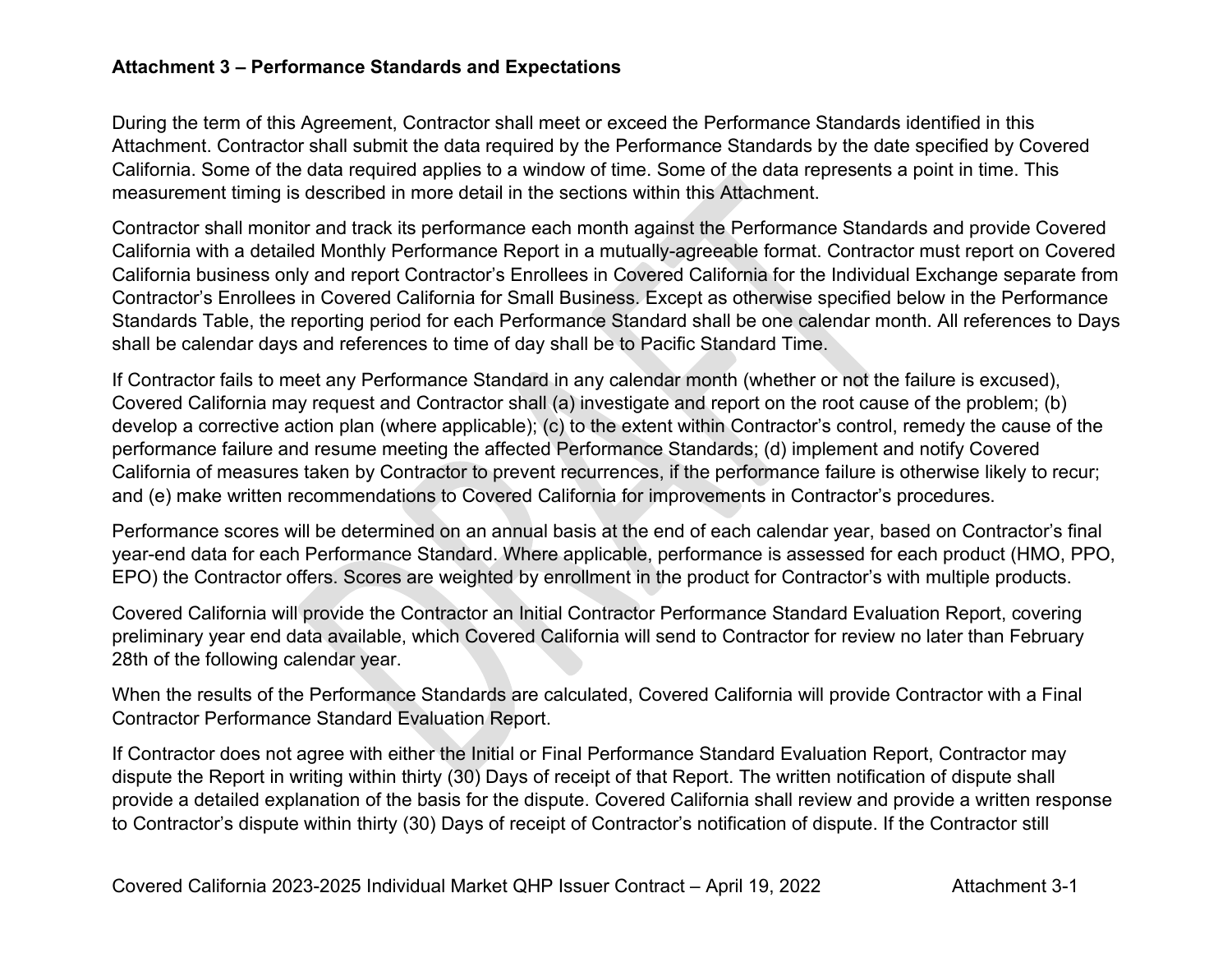## **Attachment 3 – Performance Standards and Expectations**

disputes the findings of Covered California, Contractor may pursue additional remedies in accordance with Section 13.1 of the Agreement. The Final Contractor Performance Standard Evaluation Report will be posted publicly on Covered California's website.

Contractor shall not be responsible for any failure to meet a Performance Standard if and to the extent that the failure is excused pursuant to Section 13.7 of the Agreement (Force Majeure), or the parties agree that the lack of compliance is due to Covered California's failure to properly or timely perform (or cause to be properly or timely performed) any responsibility, duty, or other obligation under this Agreement, provided that Contractor timely notifies Covered California of the problem and uses commercially reasonable efforts to perform and meet the Performance Standards notwithstanding Covered California's failure to perform or delay in performing.

If Contractor wishes to avail itself of one of these exceptions, Contractor must notify Covered California in its response to the performance report identifying the failure to meet such Performance Standard. This response must include: (a) the identity of the Performance Standard that is subject to the exception, and (b) the circumstances that gave rise to the exception in sufficient detail to permit Covered California to evaluate whether Contractor's claim of exception is valid. Notwithstanding anything to the contrary herein, in no event shall any failure to meet a Customer Satisfaction Performance Standard fall within an exception.

The Parties may adjust, suspend, or add Performance Standards from time to time, upon written agreement of the parties, without an amendment to this contract.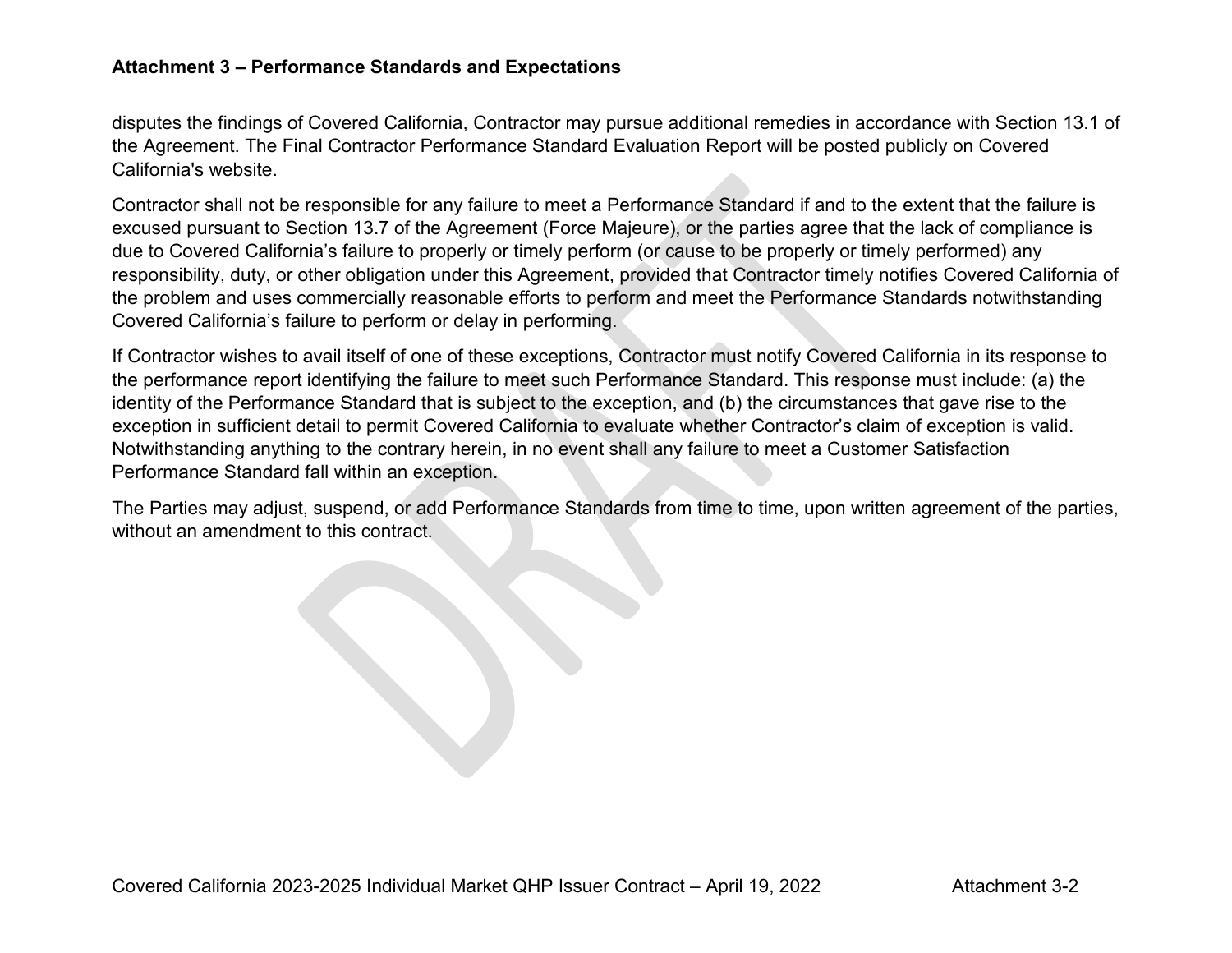| <b>Performance Standards and Expectations</b>                                                                                                                                                                                                                                                                                                                                 |                                       |                                                                                                                                                                                                                                                                                                                                                                                                                                                                                                                |                                                                                             |                                       |
|-------------------------------------------------------------------------------------------------------------------------------------------------------------------------------------------------------------------------------------------------------------------------------------------------------------------------------------------------------------------------------|---------------------------------------|----------------------------------------------------------------------------------------------------------------------------------------------------------------------------------------------------------------------------------------------------------------------------------------------------------------------------------------------------------------------------------------------------------------------------------------------------------------------------------------------------------------|---------------------------------------------------------------------------------------------|---------------------------------------|
| Covered California will create an Annual Report of Performance Standards and Expectations, displaying Contractor's final<br>Plan Year 2023 performance in Performance Standards and Expectations, Standards 1.1 - 1.11, to be posted publicly on<br>Covered California's website. Covered California will continue public reporting of its service level performance metrics. |                                       |                                                                                                                                                                                                                                                                                                                                                                                                                                                                                                                |                                                                                             |                                       |
| <b>Performance Standard</b>                                                                                                                                                                                                                                                                                                                                                   |                                       | <b>Performance Requirements</b>                                                                                                                                                                                                                                                                                                                                                                                                                                                                                | <b>Contractor</b><br><b>Must Submit</b><br>Data by the<br>10th of the<br>following<br>month | <b>Measurement</b><br><b>Period</b>   |
| 1.1                                                                                                                                                                                                                                                                                                                                                                           | Abandonment<br><b>Rate</b>            | Expectation: No more than 3% of incoming calls<br>abandoned in a calendar month.<br>Divide number of abandoned calls by the number of<br>calls offered to a phone representative.                                                                                                                                                                                                                                                                                                                              | <sup>X</sup>                                                                                | January 1, 2023-<br>December 31, 2023 |
| 1.2                                                                                                                                                                                                                                                                                                                                                                           | <b>Service Level</b>                  | Expectation: 80% of calls answered in 30 seconds or<br>less.                                                                                                                                                                                                                                                                                                                                                                                                                                                   | $\sf X$                                                                                     | January 1, 2023-<br>December 31, 2023 |
| 1.3                                                                                                                                                                                                                                                                                                                                                                           | <b>Grievance</b><br><b>Resolution</b> | <b>Expectation: 99% of Covered California Enrollee</b><br>grievances resolved within thirty (30) Days of initial<br>receipt.<br>Monthly reporting must include the number and<br>percentage of grievances resolved within thirty (30)<br>Days of receipt.<br>Quarterly reporting must include the following details:<br>The number of grievances reported by the following<br>categories - Quality of Care, Quality of Service,<br>Access and Availability, Benefit Coverage, Medical<br>Necessity, and Other. | X                                                                                           | January 1, 2023-<br>December 31, 2023 |

<u> 1989 - Johann Stoff, amerikansk politiker (d. 1989)</u>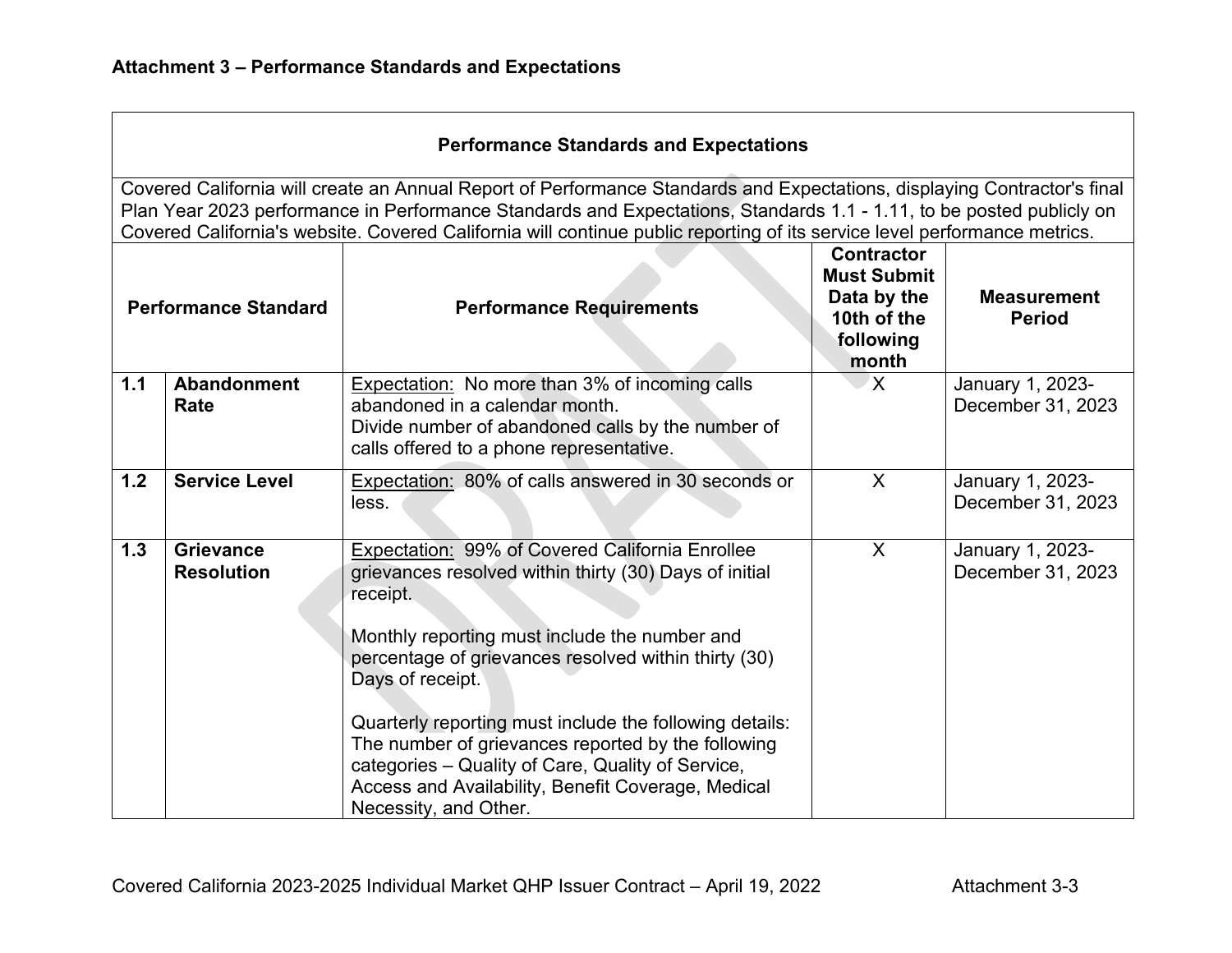| <b>Performance Standards and Expectations</b>                                                                                                                                                                                                                                                                                                                                 |                                                                                                                        |                                                                                                                                                                                                                                               |                                                                                             |                                       |
|-------------------------------------------------------------------------------------------------------------------------------------------------------------------------------------------------------------------------------------------------------------------------------------------------------------------------------------------------------------------------------|------------------------------------------------------------------------------------------------------------------------|-----------------------------------------------------------------------------------------------------------------------------------------------------------------------------------------------------------------------------------------------|---------------------------------------------------------------------------------------------|---------------------------------------|
| Covered California will create an Annual Report of Performance Standards and Expectations, displaying Contractor's final<br>Plan Year 2023 performance in Performance Standards and Expectations, Standards 1.1 - 1.11, to be posted publicly on<br>Covered California's website. Covered California will continue public reporting of its service level performance metrics. |                                                                                                                        |                                                                                                                                                                                                                                               |                                                                                             |                                       |
| <b>Performance Standard</b>                                                                                                                                                                                                                                                                                                                                                   |                                                                                                                        | <b>Performance Requirements</b>                                                                                                                                                                                                               | <b>Contractor</b><br><b>Must Submit</b><br>Data by the<br>10th of the<br>following<br>month | <b>Measurement</b><br><b>Period</b>   |
| 1.4                                                                                                                                                                                                                                                                                                                                                                           | <b>Covered</b><br><b>California</b><br>member Email or<br><b>Written Inquiries</b><br>Answered and<br><b>Completed</b> | Expectation: 90% of Covered California member email<br>or written inquiries not relating to Urgent Access to<br>Care issues answered and completed within fifteen<br>(15) business days of the inquiry.                                       | X.                                                                                          | January 1, 2023-<br>December 31, 2023 |
| 1.5                                                                                                                                                                                                                                                                                                                                                                           | <b>ID Card</b><br><b>Processing Time</b>                                                                               | <b>Expectation: 99% of ID cards issued within ten (10)</b><br>business days of receiving complete and accurate<br>enrollment information and binder payment for a<br>specific consumer(s).                                                    | $\mathsf{X}$                                                                                | January 1, 2023-<br>December 31, 2023 |
| 1.6                                                                                                                                                                                                                                                                                                                                                                           | Implementation<br>of Appeals<br><b>Decisions</b>                                                                       | <b>Expectation: 90% of Administrative Law Judge</b><br>decisions will be implemented within ten (10) Days of<br>Contractor's receipt of all necessary data elements<br>from Covered California required to implement the<br>appeals decision. |                                                                                             | January 1, 2023-<br>December 31, 2023 |

<u> 1989 - Johann Stoff, deutscher Stoff, der Stoff, der Stoff, der Stoff, der Stoff, der Stoff, der Stoff, der S</u>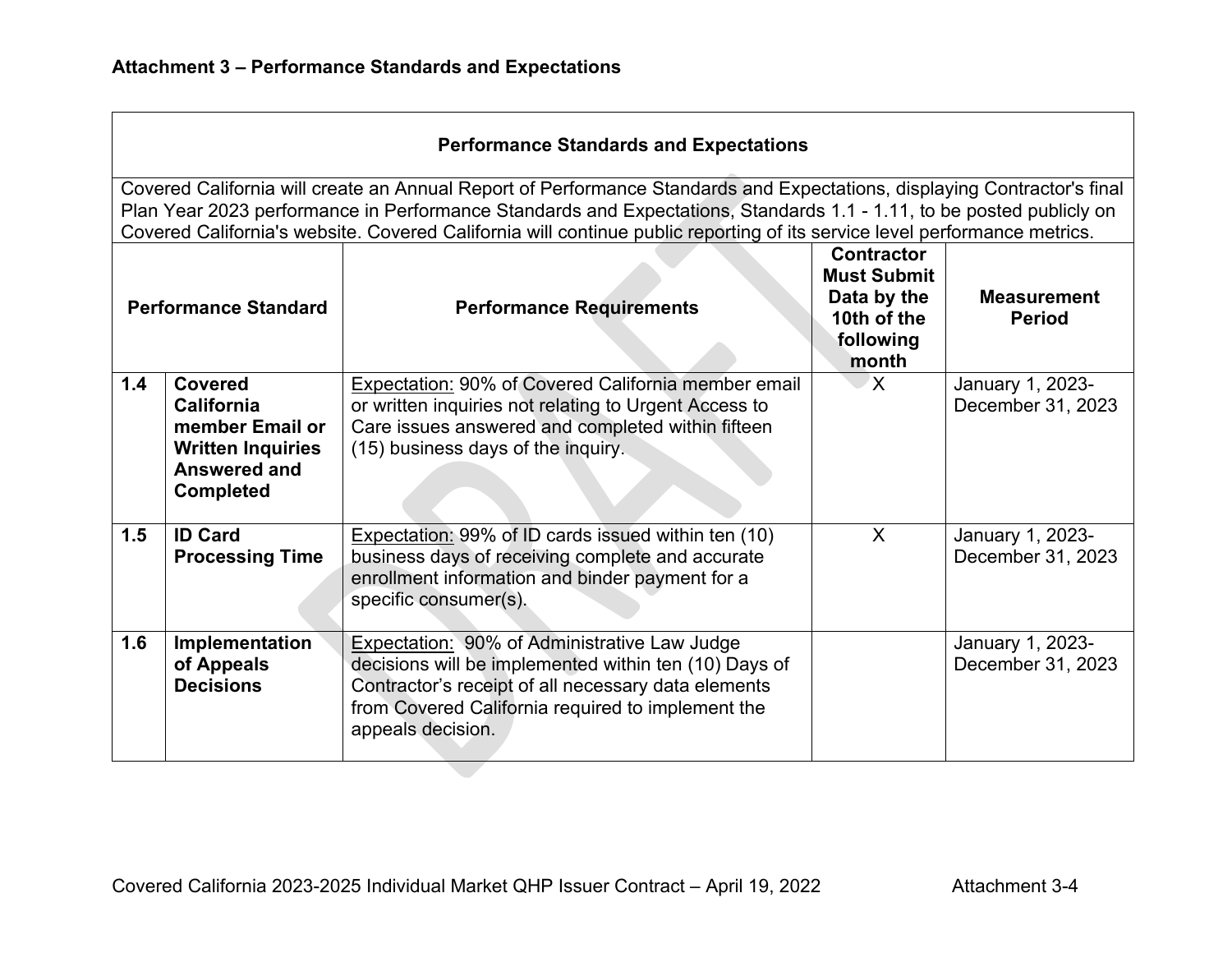| <b>Performance Standards and Expectations</b>                                                                                                                                                                                                                                                                                                                                 |                                                                                           |                                                                                                                                                                                                                                                                       |                                                                                             |                                                                                                             |
|-------------------------------------------------------------------------------------------------------------------------------------------------------------------------------------------------------------------------------------------------------------------------------------------------------------------------------------------------------------------------------|-------------------------------------------------------------------------------------------|-----------------------------------------------------------------------------------------------------------------------------------------------------------------------------------------------------------------------------------------------------------------------|---------------------------------------------------------------------------------------------|-------------------------------------------------------------------------------------------------------------|
| Covered California will create an Annual Report of Performance Standards and Expectations, displaying Contractor's final<br>Plan Year 2023 performance in Performance Standards and Expectations, Standards 1.1 - 1.11, to be posted publicly on<br>Covered California's website. Covered California will continue public reporting of its service level performance metrics. |                                                                                           |                                                                                                                                                                                                                                                                       |                                                                                             |                                                                                                             |
| <b>Performance Standard</b>                                                                                                                                                                                                                                                                                                                                                   |                                                                                           | <b>Performance Requirements</b>                                                                                                                                                                                                                                       | <b>Contractor</b><br><b>Must Submit</b><br>Data by the<br>10th of the<br>following<br>month | <b>Measurement</b><br><b>Period</b>                                                                         |
| 1.7                                                                                                                                                                                                                                                                                                                                                                           | 834 Processing                                                                            | Expectation: Covered California will receive a TA1<br>and 999 file within three (3) business days of receipt of<br>the 834 transaction 95% of the time.                                                                                                               |                                                                                             | Plan Year 2023, 834<br>transactions will<br>begin with renewals.<br>October 1, 2022 -<br>September 30, 2024 |
| 1.8                                                                                                                                                                                                                                                                                                                                                                           | 834 Generation -<br><b>Effectuation and</b><br><b>Cancellation</b><br><b>Transactions</b> | <b>Expectation: Covered California will successfully</b><br>receive and process effectuation, and cancellation 834<br>transactions within sixty (60) Days from either the<br>coverage effective date or transaction timestamp,<br>whichever is later 95% of the time. |                                                                                             | Plan Year 2023 834<br>transactions will<br>begin with renewals.<br>October 1, 2022 -<br>September 30, 2024  |
| 1.9                                                                                                                                                                                                                                                                                                                                                                           | 834 Generation -<br><b>Termination</b><br><b>Transactions</b>                             | Expectation: Covered California will receive<br>termination 834 transactions within ten (10) Days of<br>the grace period expiration 95% of the time.                                                                                                                  |                                                                                             | Plan Year 2023 834<br>transactions will<br>begin with renewals.<br>October 1, 2022 -<br>September 30, 2024  |

<u> 1989 - Johann Stoff, deutscher Stoff, der Stoff, der Stoff, der Stoff, der Stoff, der Stoff, der Stoff, der S</u>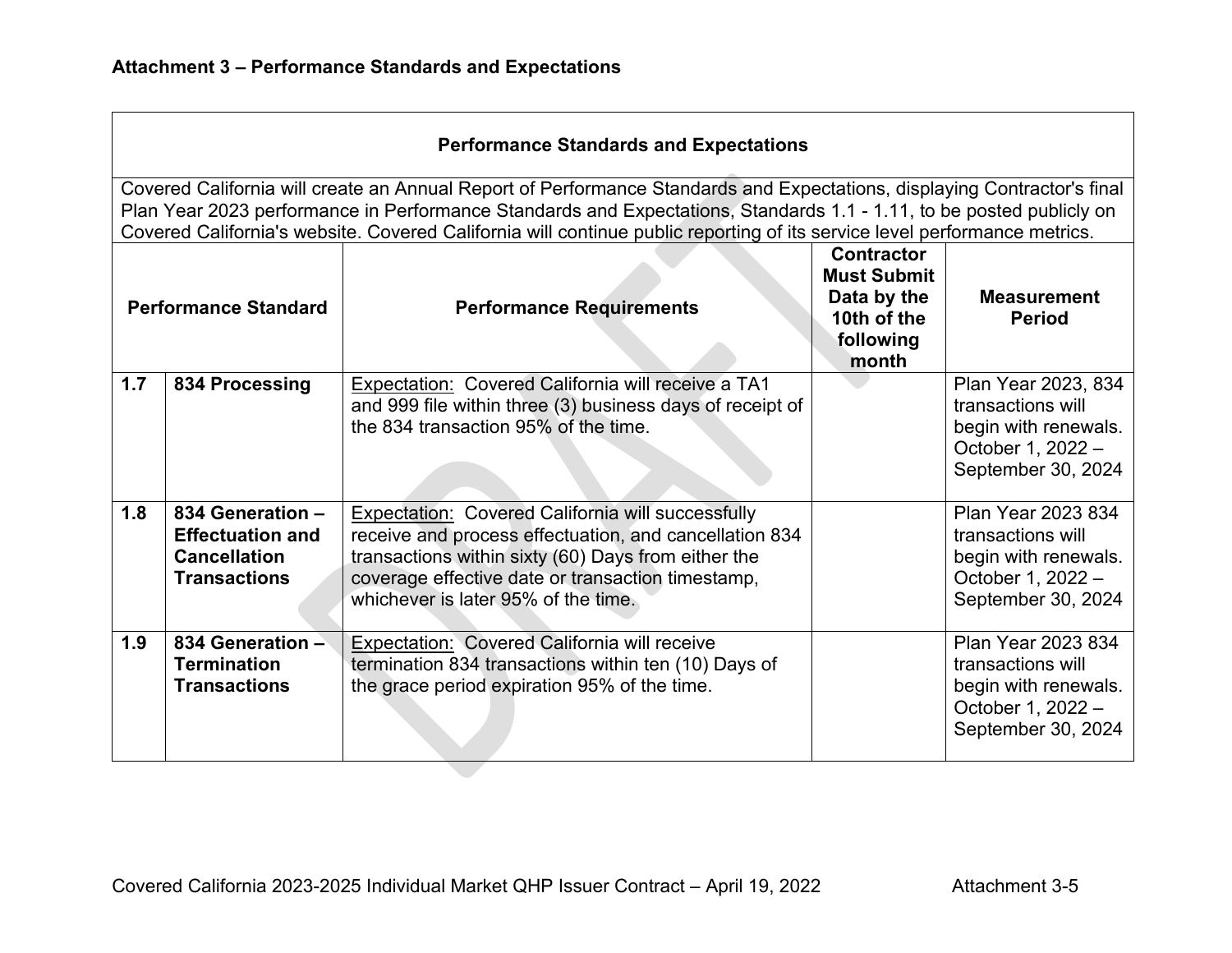| <b>Performance Standards and Expectations</b>                                                                                                                                                                                                                                                                                                                                 |                                                                     |                                                                                                                                                                                                                                                                                                                                                                                                                |                                                                                             |                                       |  |
|-------------------------------------------------------------------------------------------------------------------------------------------------------------------------------------------------------------------------------------------------------------------------------------------------------------------------------------------------------------------------------|---------------------------------------------------------------------|----------------------------------------------------------------------------------------------------------------------------------------------------------------------------------------------------------------------------------------------------------------------------------------------------------------------------------------------------------------------------------------------------------------|---------------------------------------------------------------------------------------------|---------------------------------------|--|
| Covered California will create an Annual Report of Performance Standards and Expectations, displaying Contractor's final<br>Plan Year 2023 performance in Performance Standards and Expectations, Standards 1.1 - 1.11, to be posted publicly on<br>Covered California's website. Covered California will continue public reporting of its service level performance metrics. |                                                                     |                                                                                                                                                                                                                                                                                                                                                                                                                |                                                                                             |                                       |  |
| <b>Performance Standard</b>                                                                                                                                                                                                                                                                                                                                                   |                                                                     | <b>Performance Requirements</b>                                                                                                                                                                                                                                                                                                                                                                                | <b>Contractor</b><br><b>Must Submit</b><br>Data by the<br>10th of the<br>following<br>month | <b>Measurement</b><br><b>Period</b>   |  |
| 1.10                                                                                                                                                                                                                                                                                                                                                                          | <b>Reconciliation</b><br><b>Process</b>                             | <b>Expectation: Covered California shall receive a</b><br>comparison reconciliation extract in accordance with<br>the file validations and resolution timelines, as<br>mutually agreed upon in the Reconciliation Process<br>Guide (Extranet, Data Home, Contractor's folder) 90%<br>of the time for accuracy and timeliness.                                                                                  |                                                                                             | January 1, 2023-<br>December 31, 2023 |  |
| 1.11                                                                                                                                                                                                                                                                                                                                                                          | Provider<br><b>Directory Data</b><br><b>Submission</b>              | <b>Expectation: Full and regular submission of provider</b><br>data according to the standards outlined in the<br>Performance Standard contract specific to contract<br>Section 4.4.4. Submissions occur every month<br>pursuant to the submission schedule (Extranet, Plan<br>Home, Resources, Provider Directory Resources,<br><b>Covered California Provider Data Submission</b><br>Schedule_Current Year). |                                                                                             | January 1, 2023-<br>December 31, 2023 |  |
| 1.12                                                                                                                                                                                                                                                                                                                                                                          | <b>Essential</b><br><b>Community</b><br>Providers-<br>Section 4.3.4 | Expectation:<br>1. Contractor to demonstrate provider agreements<br>with at least 15% of 340B non-hospital providers in<br>each applicable rating region.                                                                                                                                                                                                                                                      |                                                                                             | January 1, 2023-<br>December 31, 2023 |  |

<u> 1989 - Johann Stoff, amerikansk politiker (d. 1989)</u>